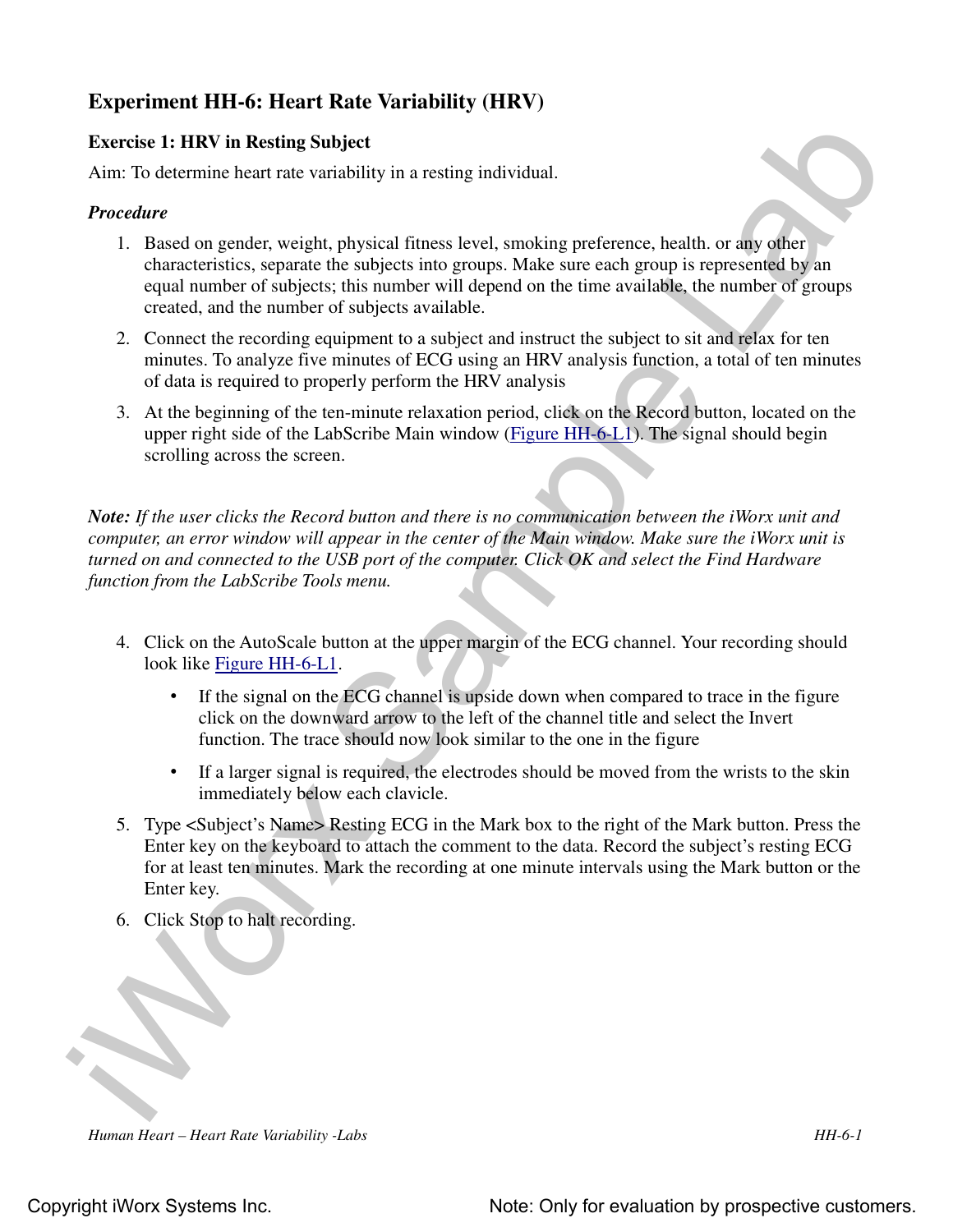

*Figure HH-6-L1: The ECG, heart rate, LP, HP, HRV ratio (from top to bottom) of a resting subject displayed in the Main window.*

7. Select Save As in the File menu, type a name for the file. Choose a destination on the computer in which to save the file, like your lab group folder). Designate the file type as \*.iwxdata. Click on the Save button to save the data file.

### *Data Analysis*

- 1. Scroll to the first minute of the ten minute recording from the resting subject.
- 2. Use the Display Time icons to adjust the Display Time of the Main window to include the first minute of data. The first minute of data can also be selected by:
	- Placing the cursors on either side of a group of four complete ECG cycles.
	- Clicking the Zoom between Cursors button on the LabScribe toolbar to expand the segment with the four selected ECG cycles to the width of the Main window.

| <b>FFT (Spectrum)</b> | <b>Half Display Time</b> |                             | <b>Double Display Time</b>    |  |  |  |  |
|-----------------------|--------------------------|-----------------------------|-------------------------------|--|--|--|--|
| <b>Analysis</b>       | <b>Marks</b>             |                             | <b>Double/Single Cursors</b>  |  |  |  |  |
|                       | 图※ Y9 监自 ノ皿 ▲&▲然次        |                             |                               |  |  |  |  |
| <b>Main Window</b>    | Journal                  | <b>Zoom between Cursors</b> |                               |  |  |  |  |
| <b>XY View</b>        |                          |                             | <b>Stimulator Preferences</b> |  |  |  |  |

*Figure HH-6-L2: The LabScribe toolbar.*

*Human Heart – Heart Rate Variability -Labs HH-6-2*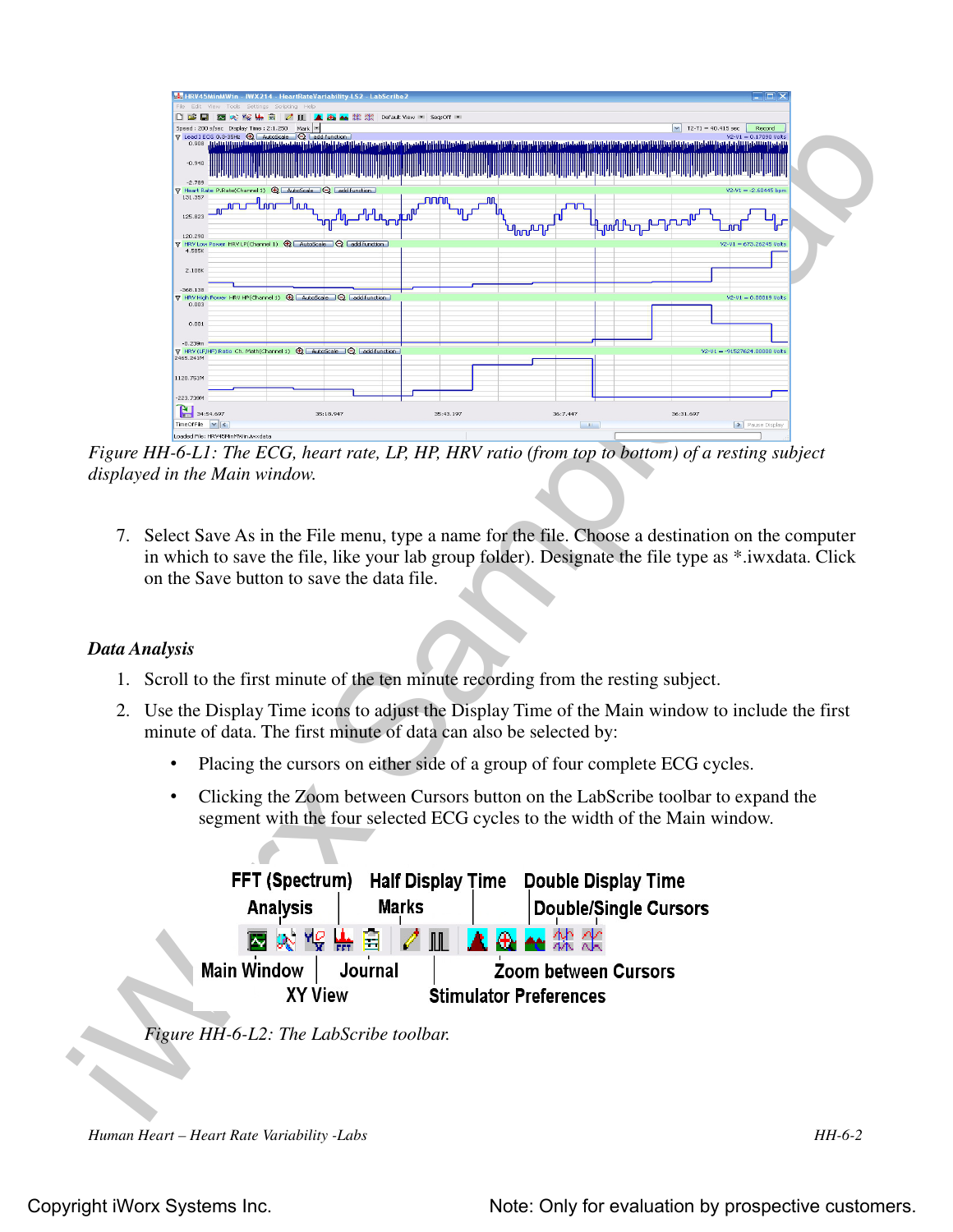3. Click on the Analysis window icon in the toolbar (Figure HH-6-L2) or select Analysis from the Windows menu to transfer the data displayed in the Main window to the Analysis window (Figure HH-6-L3).



*Figure HH-6-L3: The ECG, heart rate, LP, HP, HRV ratio (from top to bottom) of a resting subject displayed in the Analysis window.*

- 4. Look at the Function Table that is above the uppermost channel displayed in the Analysis window. The name of the mathematical function used in the analysis, Mean, appears in this table. The values for the Mean from each channel are seen in the table across the top margin of each channel.
- 5. Place the cursors on either side of a fifteen to twenty second section of data recorded in the first minute. The section of data selected should be clear of artifacts on the ECG channel.
- 6. The values for the mean heart rate, mean LP coefficient, mean HP coefficient, and mean HRV ratio within the first minute of rest can be recorded in the on-line notebook of LabScribe by typing their names and values directly into the Journal, or on a separate data table.
- 7. The functions in the channel pull-down menus of the Analysis window can also be used to enter the names and values of the parameters from the recording to the Journal. To use these functions:
	- Place the cursors at the locations needed to select a fifteen to twenty second segment of data that is clear of artifacts.
	- Transfer the names of the mathematical functions used to determine the amplitudes and time intervals to the Journal using the Add Title to Journal function in the ECG Channel pull-down menu.
		- Transfer the values for the amplitudes and beat period to the Journal using the Add Ch. Data to Journal function in the ECG Channel pull-down menu.

*Human Heart – Heart Rate Variability -Labs HH-6-3*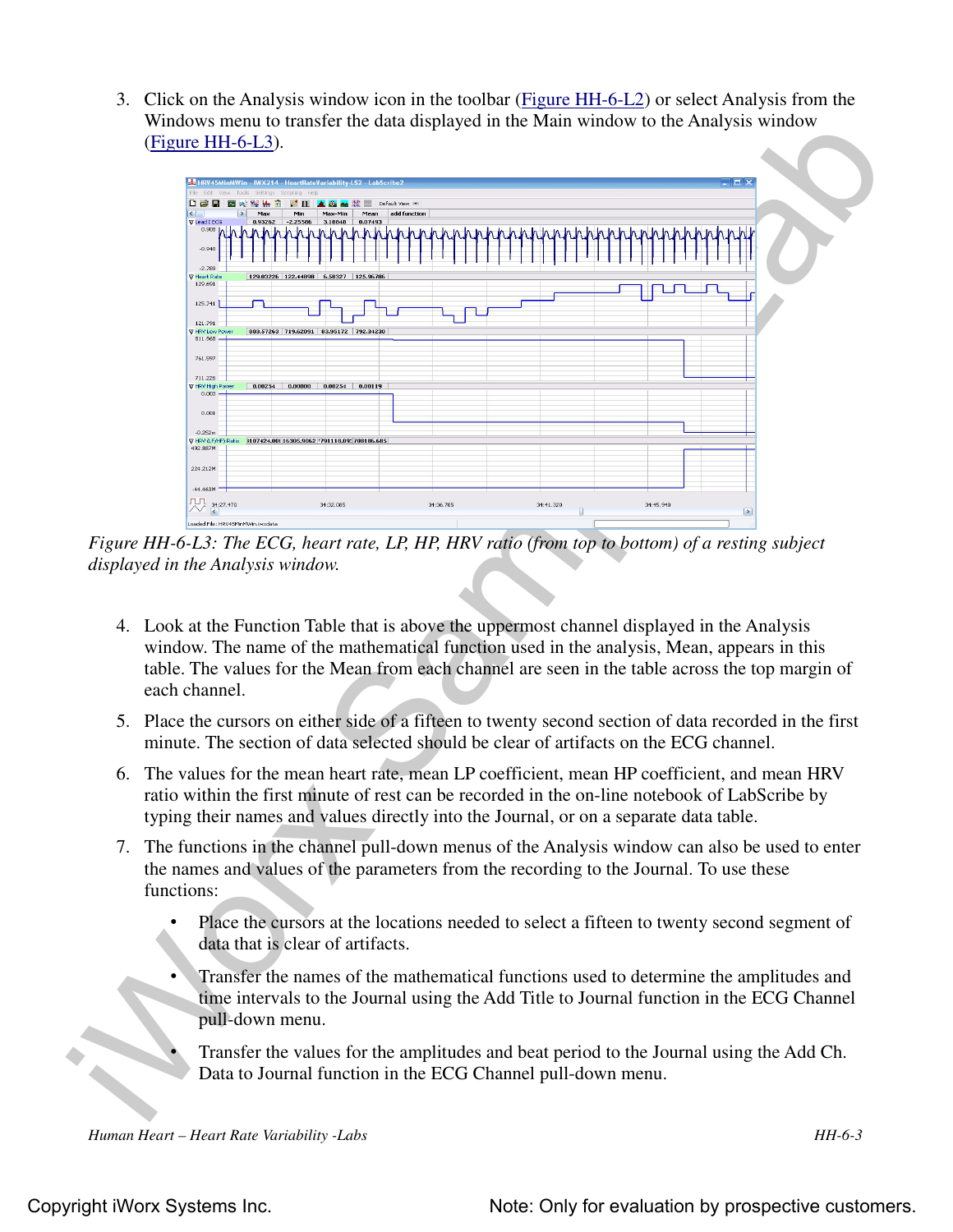- other one minute eigenesis of the recording Vou should size the heliot risk of a restingue ship that the contribution (BSA), which is caused<br>by breathing the subject is president for each signification is more distinguish 8. Use the same analysis to measure the mean values of heart rate, LP, HP, and HRV ratio from the other one-minute segments of the recording. You should see the heart rate of a resting subject fluctuate in a cyclical manner, known as respiratory sinus arrhythmia (RSA), which is caused by breathing. The subject's heart rate is displayed to demonstrate any variations in heart rate that occur during the recording period, but the heart rate function is not a required part of the heart rate variability analysis.
	- 9. Record the values for the parameters from all five time segments in Table HH-6-L1.

#### *Questions*

- 1. Did the LP values of the subject at rest go up or down as his or her HP values went up?
- 2. How do the HRV ratios from the first through the fifth minute of the rest period compare? Is your subject more or less "stressed" as the rest period passes?
- 3. How do the resting HRV ratios of the subjects in your study group compare? To make a comparison use the HRV ratio from each subject's fifth minute in the rest period.
- 4. How does the mean resting HRV ratio of the study group compare to the mean resting HRV ratios from other study groups? Again, use the ratio from the fifth minute in each rest period.
- 5. Which study group had the lowest resting HRV ratio?
- 6. Which study group had the highest resting HRV ratio?
- 7. What can the study group with the highest resting HRV ratio do to reduce their HRV ratio?

### **Exercise 2: HRV After Exercise**

Aim: To determine heart rate variability in an individual during recovery from exercise.

#### *Procedure*

- 1. The subject will elevate his or her heart rate by performing a three minute step test. Place the step against the side of a lab bench or up against a wall to prevent it from slipping from under the feet of the subject.
- 2. The step test is three minutes long at the rate of 24 complete steps per minute. Each step is composed of four movements, each movement takes place on the beat of a metronome that is set to 96 beats per minute. The four movements in each step are:
	- 1st beat: Lift right foot up on step.
	- 2nd beat: Push the body up using the right leg, lift the left foot on the step.
	- 3rd beat: Lower the right foot to the ground.
	- 4th beat: Lower the left foot to the ground.
- 3. Disconnect the three ECG lead wires from the ECG electrodes on the subject. Leave the C-AAMI-504 cable attached to the IWX/214.
- 4. Instruct the subject to begin the three-minute step test.

*Human Heart – Heart Rate Variability -Labs HH-6-4*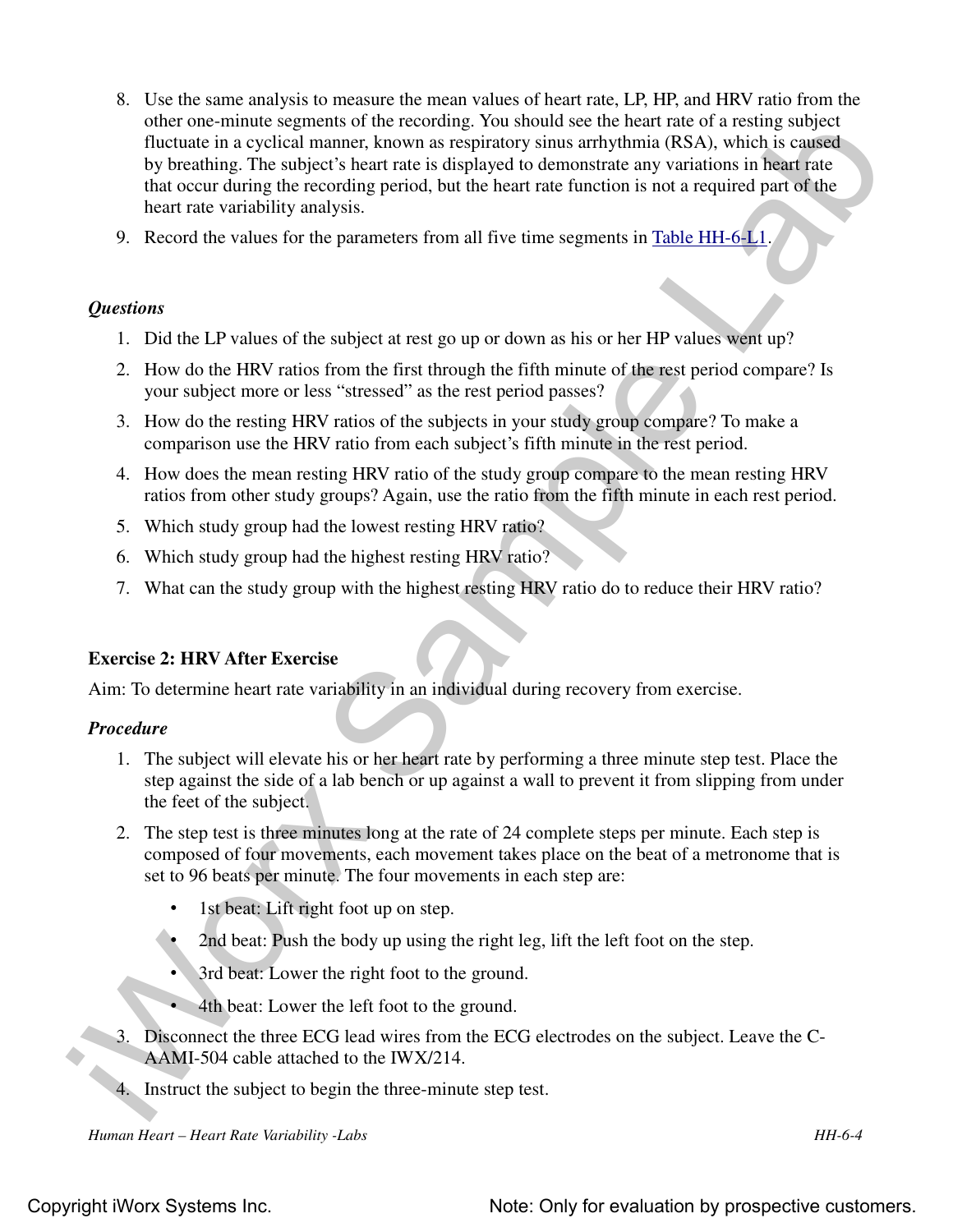- 5. As soon as the three-minute step test ends, the subject should sit in a chair.
- 6. Quickly connect the ECG leads to the subject's electrodes.
- 7. Click on the Record button and begin recording the subject's ECG for at least ten minutes. The same computed functions recorded during Exercise 1 will be recorded in this exercise.
- 8. Click Stop to halt recording.
- 9. Select Save in the File menu.

### *Data Analysis*

- 1. Use the same techniques used in Exercise 1 to measure the mean heart rate, LP, HP, and HRV ratios from the first through fifth minute of recovery from exercise.
- 2. Record the values for each parameter for all five time segments in the Journal using the techniques used in Exercise 1, or on a separate data table.
- 3. Record the values for the parameters in Table HH-6-L1.

## *Questions*

- 1. How do the HRV ratios in the first through fifth minutes of recovery from exercise compare? Is your subject less "stressed" at the end of the recovery period?
- 2. How does the HRV ratio from the fifth minute of the resting period compare to the HRV ratios from the first through the fifth minute of the recovery from exercise period?
- 3. How do the recovery HRV ratios of the subjects in your study group compare? To make a comparison use the HRV ratio from each subject's fifth minute in the recovery period.
- 6. Quickly connect the LCG leads to the subject's electrodes.<br>
7. Click on the Record tuttoon and begin econdige the subject's ECG for at least ten minuscs. The<br>
same computed functions recorded during Exercise 1 will be 4. How does the mean recovery HRV ratio of the study group compare to the mean recovery HRV ratios from other study groups? Again, use the ratio from the fifth minute in each recovery period.
	- 5. Which study group had the lowest recovery HRV ratio?
	- 6. Which study group had the highest recovery HRV ratio?
	- 7. What can the study group with the highest recovery HRV ratio do to reduce their HRV ratio?

## **Exercise 3: HRV During a Test**

Aim: To determine heart rate variability in an individual who is taking a psychological test.

### *Procedure*

- 1. Select a psychological test that the subject can perform while his or her ECG is recorded:
	- A personality test.
	- A "lie detector" test.

*Human Heart – Heart Rate Variability -Labs HH-6-5*

Copyright iWorx Systems Inc. The Copyright iWorx Systems Inc. Note: Only for evaluation by prospective customers.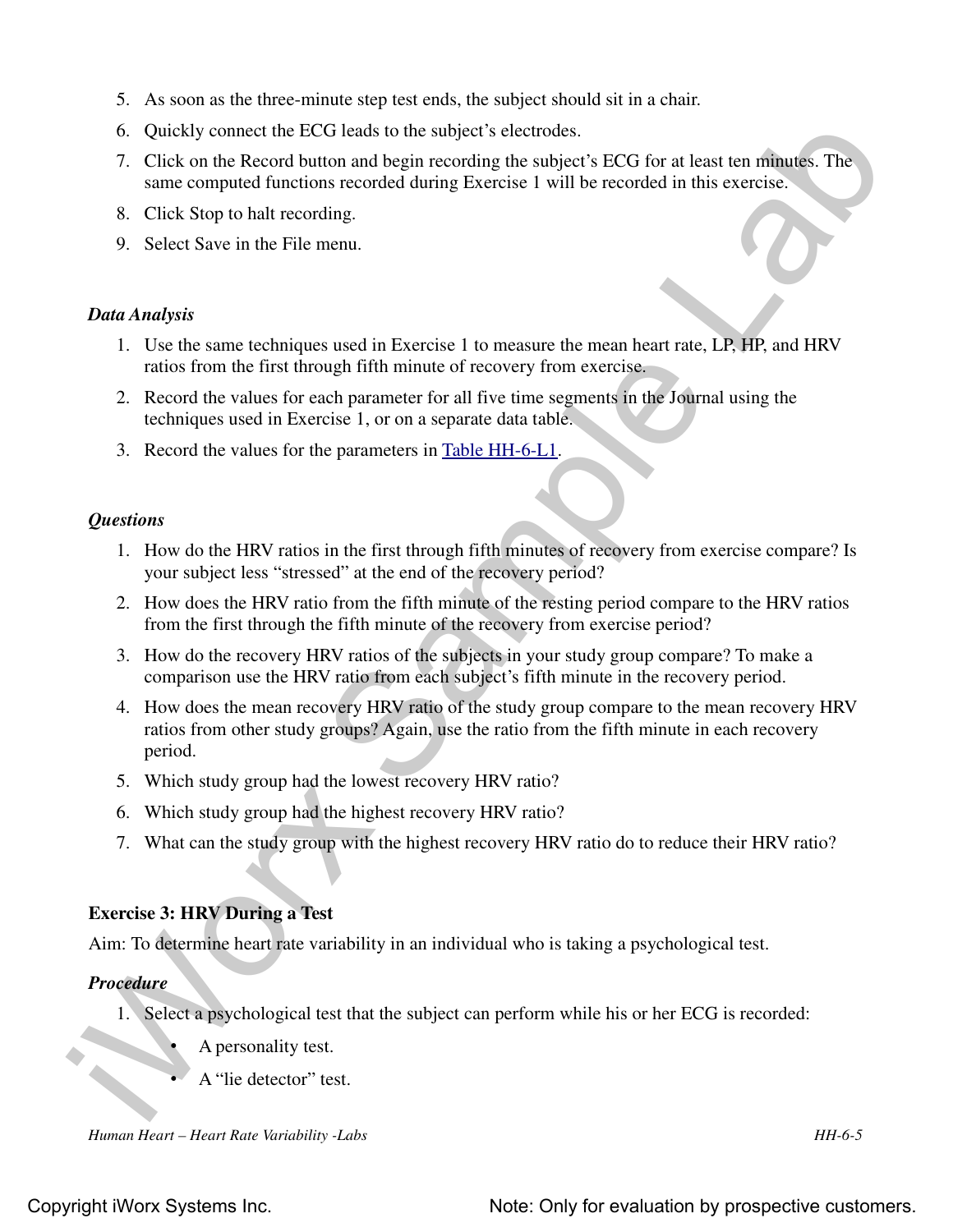- An analogy test.
- A practice MCAT or GRE test.
- A Stroop "color" test.
- 2. Allow the subject to rest for a total of fifteen minutes to fully recover from Exercise 2. The tenminute recovery period from the previous exercise can be included in the fifteen rest period.
- 3. At the end of the fifteen-minute recovery/rest period, click the Record button and record the subject's ECG, heart rate, LP, HP, and HRV Ratio values for a five-minute baseline period.
- **A** procedure MCAT or GRL test.<br> **A** A strong "color" est.<br> **A** A Strong "color" est.<br> **A** A Norw the subject in ear for a total of fifteen minutes to fully recover from Frenchet 2. This task<br>
minute convery period from 4. Continue to record from the subject as they take a timed psychological test. Type Test Begins in the Mark box to the right of the Mark button. Press the Enter key on the keyboard to attach the comment to the data at the point the subject begins the test.
	- 5. Type Test Ends in the Mark box. Press the Enter key when the subject finishes the psychological test or when five minutes of testing have elapsed, whichever is earlier.
	- 6. Continue to record the subject's ECG, heart rate, LP, HP, and HRV ratio during a ten-minute post-test period.
	- 7. Click Stop to halt recording.
	- 8. Select Save in the File menu.

## *Data Analysis*

- 1. Use the same techniques used in Exercises 1 and 2 to measure the mean heart rate, LP, HP, and HRV ratios from the first through fifth minute of the pre-test, test, and post-test segments.
- 2. Record the values for each parameter for all fifteen time segments in the Journal using the techniques used in Exercises 1 and 2, or on a separate data table.
- 3. Record the values for the parameters in Table HH-6-L1.

## *Questions*

- 1. How do the HRV ratios in the first through fifth minutes of the testing period compare? Is your subject more or less stressed at the end of the testing period?
- 2. How does the HRV ratio from the fifth minute of the resting period compare to the HRV ratios from the first through the fifth minute of the testing period?
- 3. How do the testing HRV ratios of the subjects in your study group compare? To make a comparison use the HRV ratio from each subject's fifth minute in the testing period.
- 4. How does the mean testing HRV ratio of the study group compare to the mean testing HRV ratios from other study groups? Again, use the ratio from the fifth minute in each testing period.
- 5. Which study group had the lowest testing HRV ratio?
- 6. Which study group had the highest testing HRV ratio?
- 7. What can the study group with the highest testing HRV ratio do to reduce their HRV ratio?
- 8. How do the HRV ratios in the first through fifth minutes of the post-test period compare? Is your subject more or less stressed at the end of the post-test period?

*Human Heart – Heart Rate Variability -Labs HH-6-6*